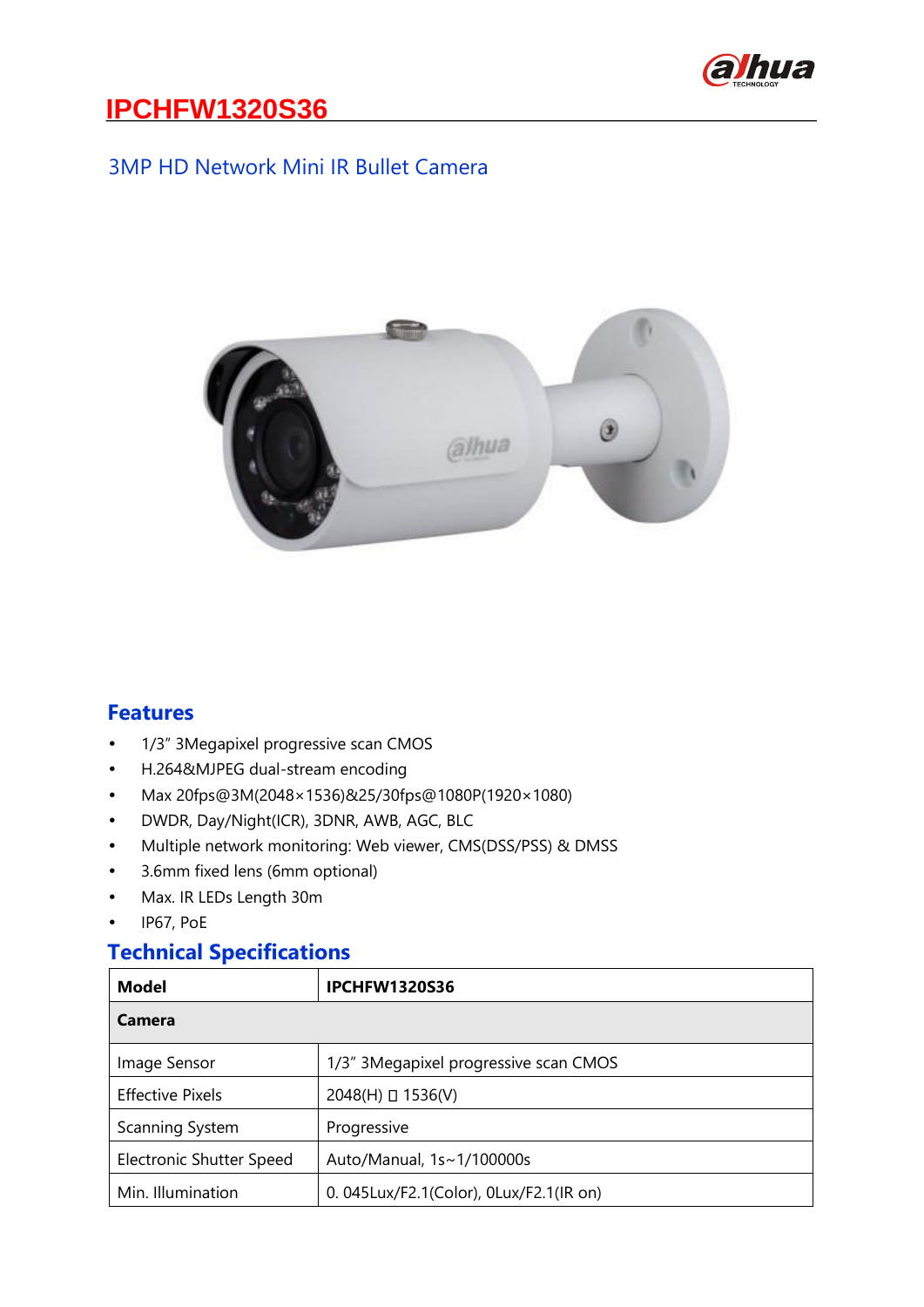

| S/N Ratio                     |             | More than 50dB                                                                              |  |
|-------------------------------|-------------|---------------------------------------------------------------------------------------------|--|
| Video Output                  |             | N/A                                                                                         |  |
| <b>Camera Features</b>        |             |                                                                                             |  |
| Max. IR LEDs Length           |             | 30m                                                                                         |  |
| Day/Night                     |             | Auto(ICR)/Color/B/W                                                                         |  |
| <b>Backlight Compensation</b> |             | BLC / HLC / DWDR                                                                            |  |
| <b>White Balance</b>          |             | Auto/Manual                                                                                 |  |
| Gain Control                  |             | Auto/Manual                                                                                 |  |
| Noise Reduction               |             | 3D                                                                                          |  |
| Privacy Masking               |             | Up to 4 areas                                                                               |  |
| Lens                          |             |                                                                                             |  |
| Focal Length                  |             | 3.6 <sub>mm</sub>                                                                           |  |
| Max Aperture                  |             | F2.1                                                                                        |  |
| <b>Focus Control</b>          |             | Manual                                                                                      |  |
| Angle of View                 |             | H: 81°                                                                                      |  |
| Lens Type                     |             | <b>Fixed lens</b>                                                                           |  |
| Mount Type                    |             | Board-in Type                                                                               |  |
| <b>Video</b>                  |             |                                                                                             |  |
| Compression                   |             | H.264/ H.264H/ H.264B/ MJPEG                                                                |  |
| Resolution                    |             | 3M(2048×1536)/1080P(1920×1080)/720P(1280×720)/<br>D1(704×576/704×480) /CIF(352×288/352×240) |  |
| Frame Rate                    | Main Stream | $3M(1 \sim 20$ fps)/1080P(1 ~ 25/30fps)                                                     |  |
|                               | Sub Stream  | $D1(1 \sim 25/30$ fps)                                                                      |  |
| <b>Bit Rate</b>               |             | H.264: 4kbps $\sim$ 8192bps                                                                 |  |
| Corridor Mode                 |             | Support                                                                                     |  |
| <b>Audio</b>                  |             |                                                                                             |  |
| Compression                   |             | N/A                                                                                         |  |
| Interface                     |             | N/A                                                                                         |  |
| <b>Network</b>                |             |                                                                                             |  |
| Ethernet                      |             | RJ-45 (10/100Base-T)                                                                        |  |
| Wi-Fi                         |             | N/A                                                                                         |  |
|                               |             |                                                                                             |  |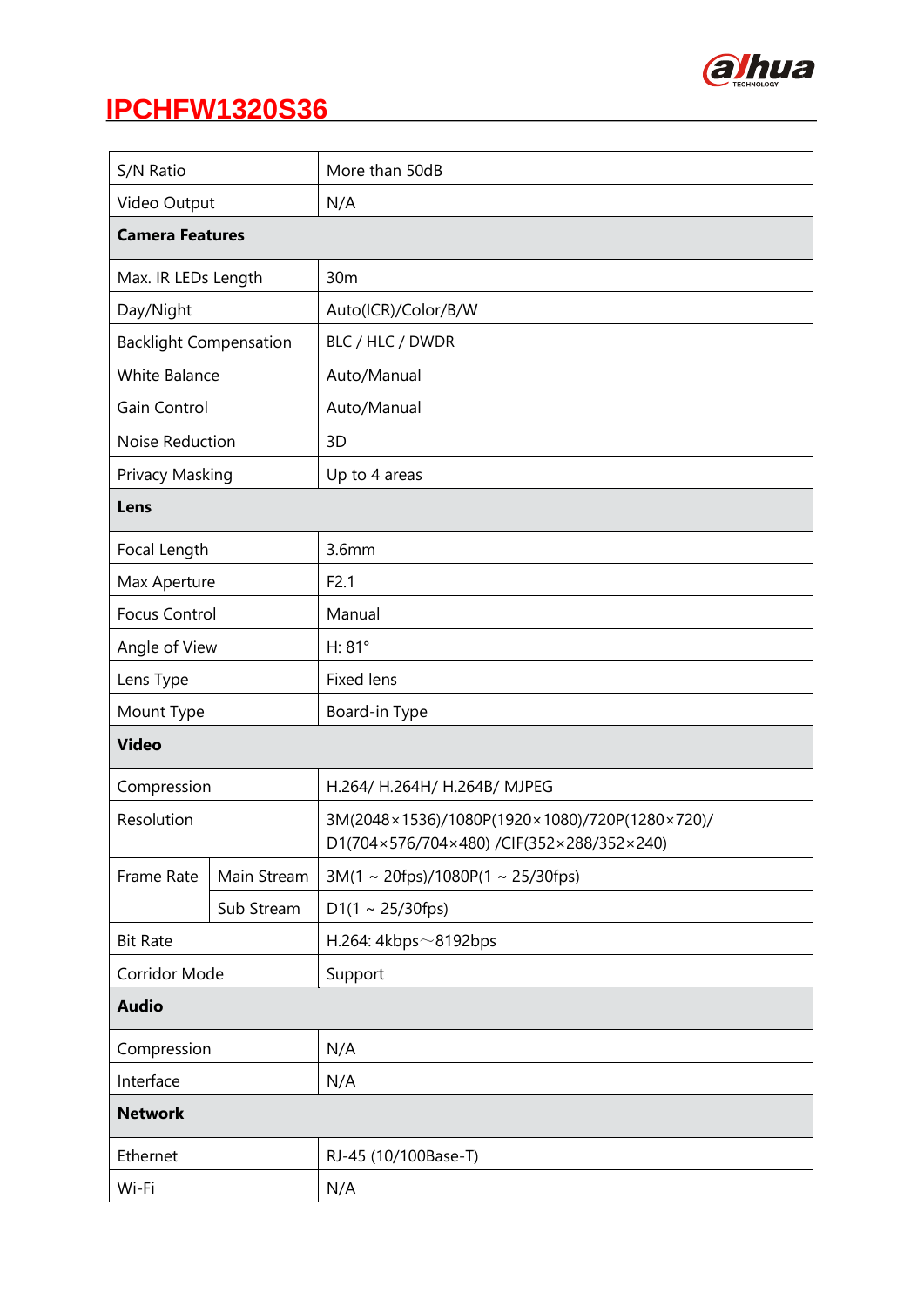

| Protocol                   | IPv4/IPv6, HTTP, HTTPS, TCP/IP, UDP, UPnP, ICMP, IGMP, RTSP,<br>RTP,<br>SMTP, NTP, DHCP, DNS, PPPOE, DDNS, FTP, IP Filter, QoS |  |  |  |
|----------------------------|--------------------------------------------------------------------------------------------------------------------------------|--|--|--|
|                            |                                                                                                                                |  |  |  |
| Compatibility              | ONVIF, CGI                                                                                                                     |  |  |  |
| Max. User Access           | 20 users                                                                                                                       |  |  |  |
| <b>Smart Phone</b>         | iPhone, iPad, Android, Windows Phone                                                                                           |  |  |  |
| <b>Auxiliary Interface</b> |                                                                                                                                |  |  |  |
| <b>Memory Slot</b>         | N/A                                                                                                                            |  |  |  |
| <b>RS485</b>               | N/A                                                                                                                            |  |  |  |
| Alarm                      | N/A                                                                                                                            |  |  |  |
| PIR Sensor Range           | N/A                                                                                                                            |  |  |  |
| <b>General</b>             |                                                                                                                                |  |  |  |
| Power Supply               | DC12V, PoE (802.3af)                                                                                                           |  |  |  |
| Power Consumption          | <4.7W(IR on)                                                                                                                   |  |  |  |
| <b>Working Environment</b> | -30°C~+60°C, Less than 95% RH                                                                                                  |  |  |  |
| Ingress Protection         | <b>IP67</b>                                                                                                                    |  |  |  |
| Vandal Resistance          | N/A                                                                                                                            |  |  |  |
| <b>Dimensions</b>          | $\Phi$ 70mm×165mm                                                                                                              |  |  |  |
| Weight                     | 0.38Kg(with package 0.44 Kg)                                                                                                   |  |  |  |